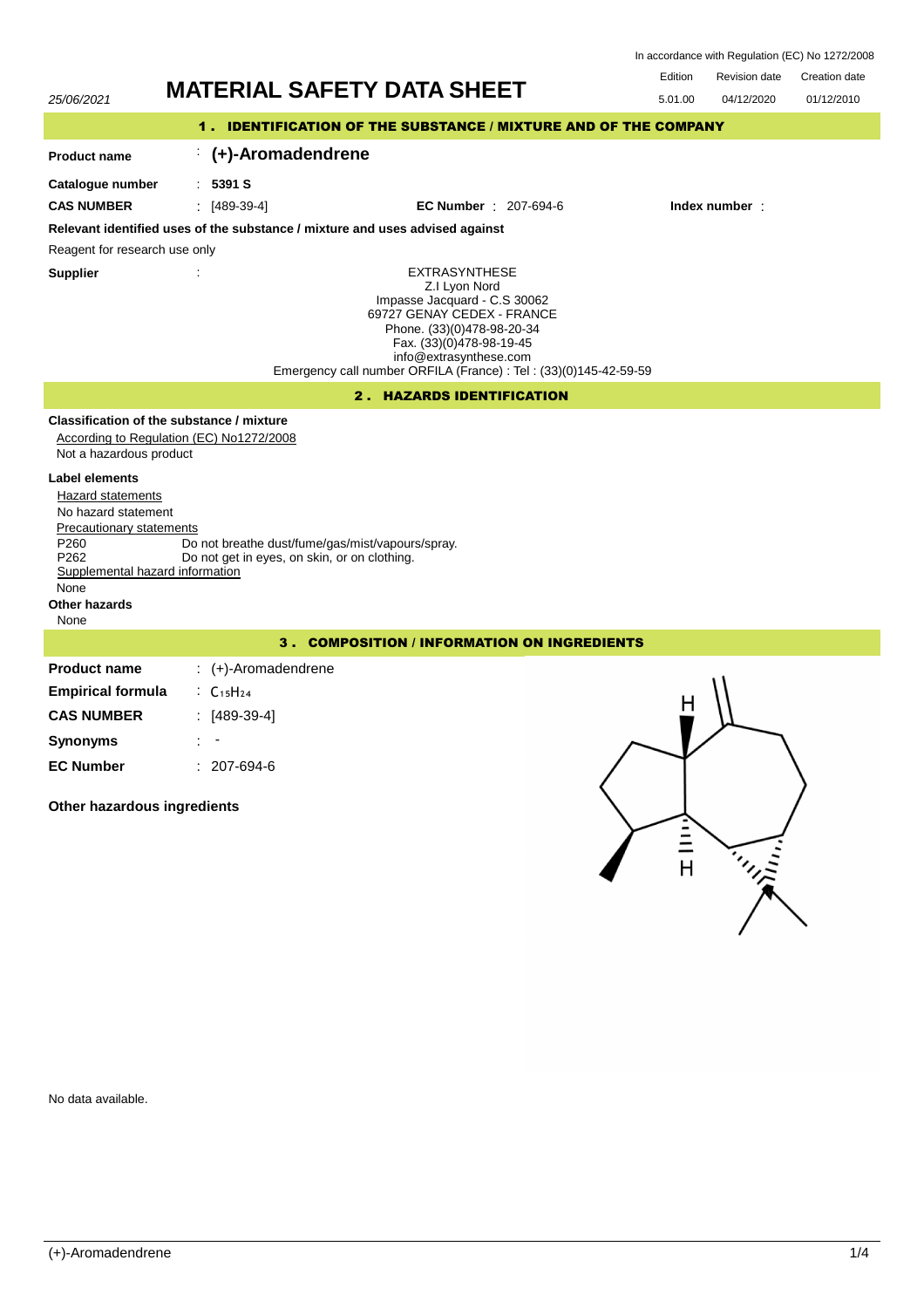#### 4 . FIRST AID MEASURES

# **Inhalation**

In case of inhalation, move the victim to fresh air. If breathing is difficult, put the victim on oxygen. If breathing stops, carry out artificial respiration.

# **In case of skin contact**

Wash thoroughly with water and soap.

#### **In case of eye contact**

Rinse well with plenty of water for at least 15 minutes.

#### **Ingestion**

Do not make an unconscious person vomit or swallow anything. Rinse the mouth thoroughly with water.

5 . FIRE-FIGHTING MEASURES

# **Extinguishing media**

Carbon dioxide, dry powder.

#### **Special hazards arising from the substance**

Harmful/toxic vapours, carbon oxides may be released during the fire.

# **Advise for fire-fighters**

Wear an autonomous breathing apparatus and suitable protection clothing against chemical agents.

# 6 . ACCIDENTAL RELEASE MEASURES

# **Personal precautions**

Use personal protective equipment. Evacuate the personnel from the contaminated zone. Ensure adequate ventilation.

# **Environnemental precautions**

Keeping away from drains, surface and ground waters.

#### **Methods and materials for containment and cleaning up**

Clean up without creating dust and place in adapted and sealed containers for elimination. Wash the contaminated aera with water and soap. Confine washing water and dispose of it complying with the local regulations. After cleaning, quickly eliminate traces of water with a product absorbing liquids (for example : sand, sawdust, universal binder, Kieselguhr).

# 7 . HANDLING AND STORAGE

#### **Precautions for safe handling**

Avoid formation of dust. Avoid contact with skin and eyes. During handling, wear suitable personal protective equipment (see section 8). Follow the normal measures for preventive fire protection.

## **Specific handling**

No data available.

# **Specific end use(s)**

No data available

#### **Conditions for safe storage, including any incompatibilities**

Store in a cool well-ventilated place. Keep container tightly closed in a dry place away from light.

#### Store at <+8°C

8 . EXPOSURE CONTROL/PERSONAL PROTECTION

# **Respiratory protection**

Wear imperatively an appropriated mask/respirator, tested and approved by standards such as NIOSH (US) or CEN (EU).

# **Hand protection**

Handle with protective gloves. The selected gloves have to satisfy the specifications of EU Directive 89/686/EEC and the standard EN 374 derived from it.

# **Eye protection**

Wear safety glasses.

#### **Skin protection**

Wear suitable protective clothing according to the quantity and the level of activity of the substance at the workplace.

# 9 . PHYSICAL AND CHEMICAL PROPERTIES

#### **Information on basic physical and chemical properties**

| : Liquid                  |
|---------------------------|
| : No data available.      |
| : Chloroform (Soluble)    |
| : Ethyl alcohol (Soluble) |
| : No data available.      |
| : No data available.      |
| : No data available.      |
|                           |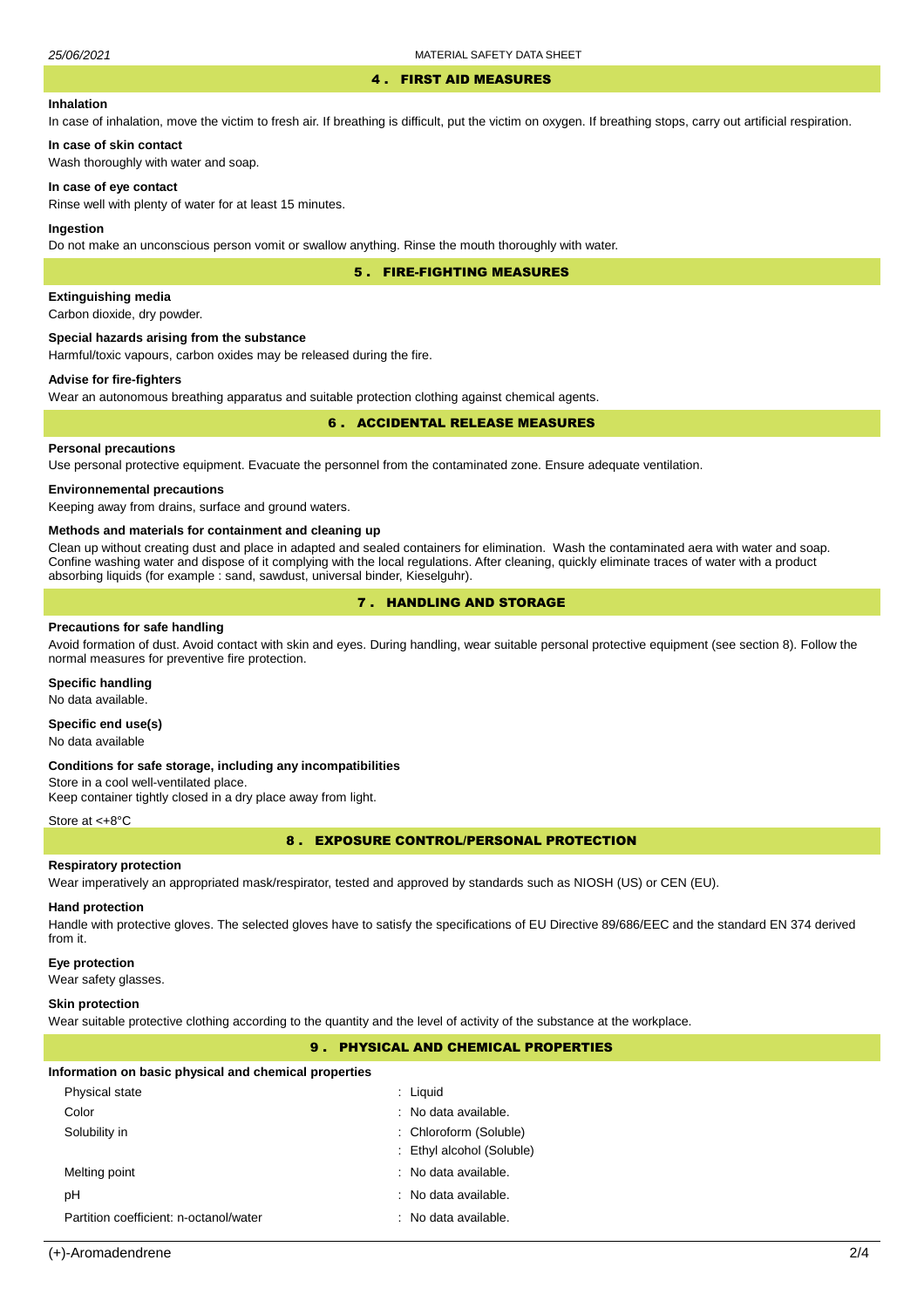# 25/06/2021 MATERIAL SAFETY DATA SHEET

| Auto-ignition temperature | No data available.      |
|---------------------------|-------------------------|
| Decomposition temperature | : No data available.    |
| Viscosity                 | : No data available.    |
| Initial boiling point     | $: 258 - 263^{\circ}$ C |
| Flash point               | $:90^{\circ}$ C         |

## **Other information**

No data available

# 10 . STABILITY AND REACTIVITY

**Reactivity**

No data available.

# **Chemical stability**

Stable under recommanded storage conditions.

# **Possibility of hazardous reactions**

No hazardous reactions during storage and handling complying with the instructions.

**Conditions to avoid**

No data available.

# **Incompatible materials**

No data available.

#### **Hazardous decomposition products**

No hazardous decomposition products if the instructions for handling and storage are respected. During high overheating of the substance or during a fire, hazardous decomposition products may be produced.

# 11 . TOXICOLOGICAL INFORMATION

#### **Acute oral toxicity**

No data available.

## **Acute dermal toxicity**

No data available.

# **Acute inhalation toxicity**

No data available.

#### **Skin Corrosion**

No data available.

#### **Skin Irritation**

No data available.

#### **Serious Eye Damage**

No data available.

# **Eye Irritation**

No data available.

# **Respiratory Sensitisation**

No data available.

#### **Skin Sensitisation**

No data available.

#### **Germ Cell Mutagenicity**

No data available.

#### **Carcinogenictiy**

No data available.

# **Reproductive Toxicity**

No data available.

# **Specific Target Organ Toxicity - Single Exposure**

No data available.

# **Specific Target Organ Toxicity - Repeated Exposure**

No data available.

# **Aspiration Hazard**

No data available.